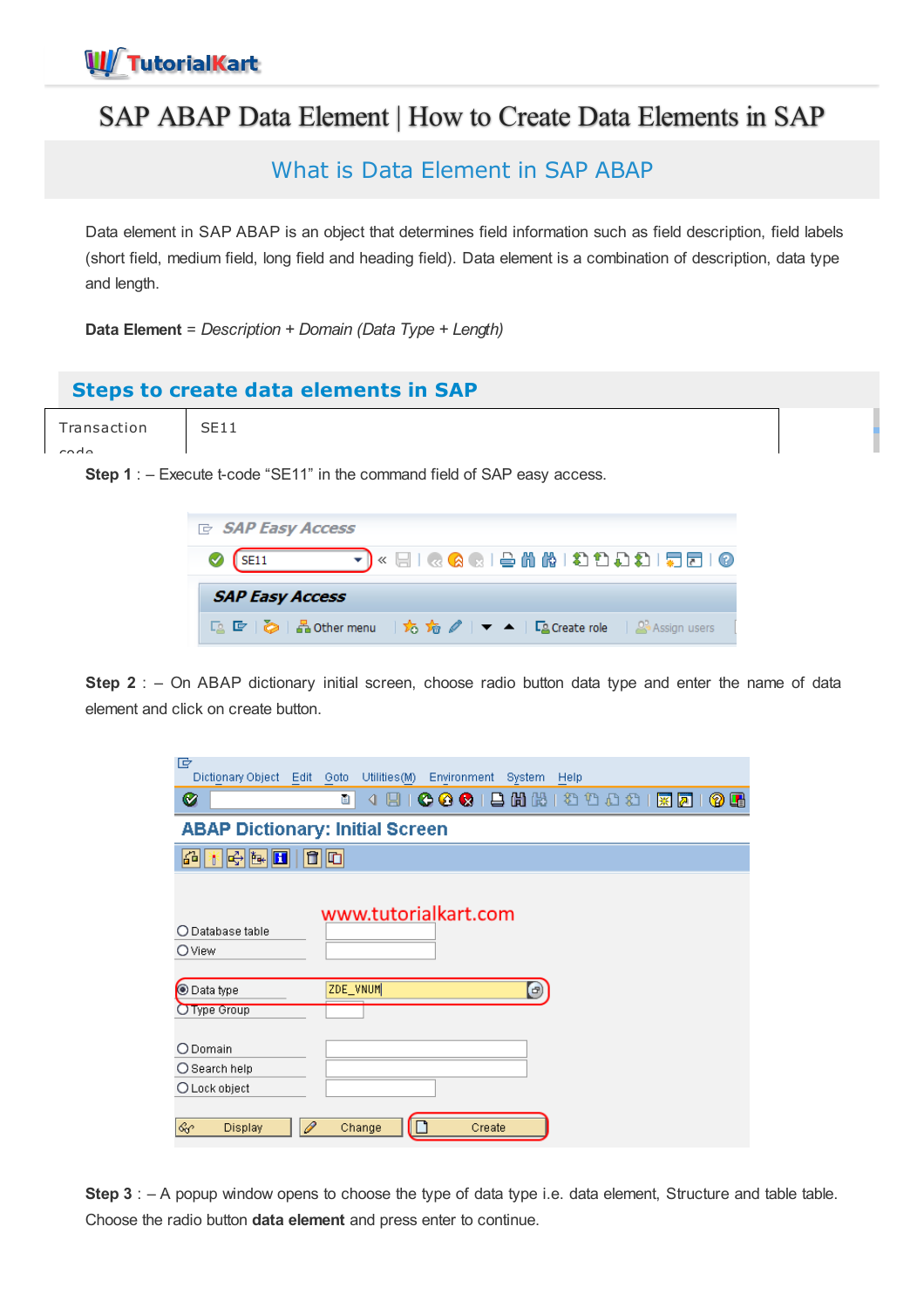| T.<br>叵<br>Utilities(M) Environment<br>Dictionary Object Edit Goto<br>System<br>Help |  |
|--------------------------------------------------------------------------------------|--|
| ū<br>Ø                                                                               |  |
| <b>ABAP Dictionary: Initial Screen</b>                                               |  |
| $\mathbf{E}$ and $\mathbf{H}$<br>面面<br>64                                            |  |
|                                                                                      |  |
| www.tutorialkart.com                                                                 |  |
| Create Type ZDE_VNUM<br>⊠                                                            |  |
| O Data element                                                                       |  |
| O Structure<br>$\bigcirc$ Table type                                                 |  |
|                                                                                      |  |
|                                                                                      |  |
|                                                                                      |  |
|                                                                                      |  |

**Step 4** : - On dictionary: maintain data element screen, update the following details.

- **Short Description : –** Update the short descriptive text of data element.
- **Domain : –** Update the [domain](https://www.tutorialkart.com/sap-abap/sap-abap-domain/) key for assigning to domain element.

| 叵<br>Data Element<br>Edit<br>Goto        | Utilities(M)                   | Environment<br>System | Help                  |                                    |     |
|------------------------------------------|--------------------------------|-----------------------|-----------------------|------------------------------------|-----|
| Ø<br>ū                                   | ∢<br>9                         | $\circ\circ$          | 84481481              | 累図                                 | 0 E |
| <b>Dictionary: Maintain Data Element</b> |                                |                       |                       |                                    |     |
| ⊗<br>區<br>मी<br>⊮<br>T                   | 뭐目                             | $\mathbf{H}$          | Documentation         | <b>Supplementary Documentation</b> |     |
| ZDE_VNUM<br>Data element                 |                                |                       | New(Revised)          |                                    |     |
| Short Description<br>Vendor Number       |                                |                       |                       |                                    |     |
|                                          |                                |                       |                       |                                    |     |
| <b>Attributes</b><br>Data Type           | <b>Further Characteristics</b> | www.tutorialkart.com  | <b>Field Label</b>    |                                    |     |
| <b>Elementary Type</b>                   |                                |                       |                       |                                    |     |
| <b>O</b> Domain                          | ZNAME DOMAIN                   |                       | Θ                     |                                    |     |
|                                          | Data Type                      | CHAR                  |                       |                                    |     |
|                                          | Length                         | 000010                | <b>Decimal Places</b> | 000000                             |     |
| O Predefined Type                        | Data Type                      |                       |                       |                                    |     |
|                                          | Length                         | $\boldsymbol{\theta}$ | <b>Decimal Places</b> | $\boldsymbol{\theta}$              |     |
| O Reference Type                         |                                |                       |                       |                                    |     |
| O Name of Ref. Type                      |                                |                       |                       |                                    |     |
|                                          |                                |                       |                       |                                    |     |
| O Reference to Predefined Type           |                                |                       |                       |                                    |     |
|                                          | Data Type<br>Length            | 0                     | <b>Decimal Places</b> | 0                                  |     |
|                                          |                                |                       |                       |                                    |     |
|                                          |                                |                       |                       |                                    |     |
|                                          |                                |                       |                       |                                    |     |
|                                          |                                |                       |                       |                                    |     |
|                                          |                                |                       |                       |                                    |     |
|                                          |                                |                       |                       |                                    |     |
|                                          |                                |                       |                       |                                    |     |
|                                          |                                |                       |                       |                                    |     |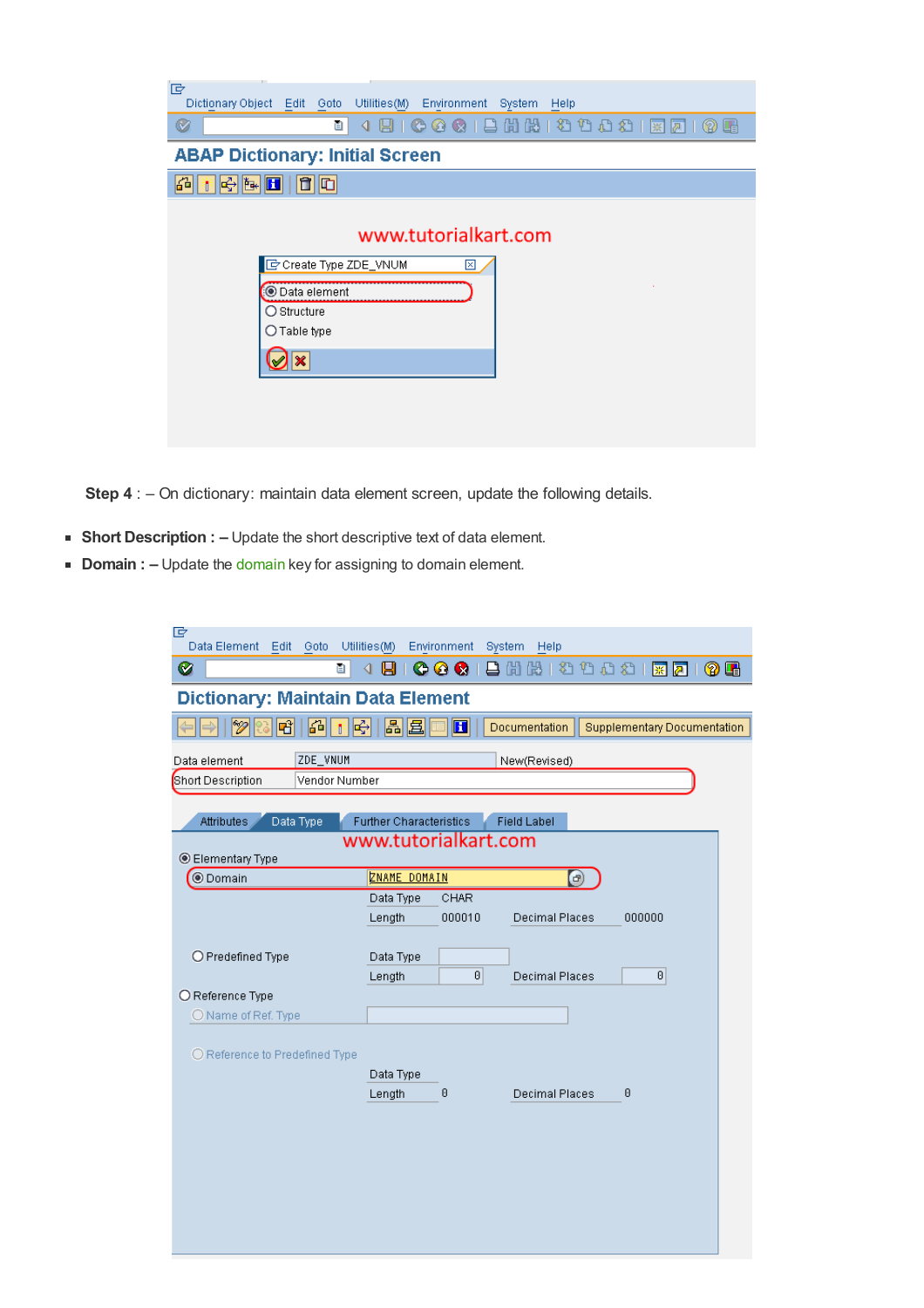**Step 5 : –** Choose field label tab and update the following details.

Length Field Label Short 10 Vendor Medium 15 Vendor Numer Long 20 Vendor Number Heading 15 Vendor Number

Specify short, medium, long and heading length and field labels.

| Ľġ<br>Data Element                                     | Edit Goto     | Utilities(M)                   | Environment    | System<br>Help       |                                    |  |
|--------------------------------------------------------|---------------|--------------------------------|----------------|----------------------|------------------------------------|--|
| Ø                                                      | 囼             | 91<br>◁                        |                | COC  8  2  2  2  2   | 0 R<br>深図                          |  |
| Dictionary: Maintain Data Element www.tutorialkart.com |               |                                |                |                      |                                    |  |
| 岡                                                      | 691<br>T.     | 晶国<br>閽                        | $\blacksquare$ | <b>Documentation</b> | <b>Supplementary Documentation</b> |  |
| Data element                                           | ZDE_VNUM      |                                |                | New(Revised)         |                                    |  |
| Short Description                                      | Vendor Number |                                |                |                      |                                    |  |
| <b>Attributes</b>                                      | Data Type     | <b>Further Characteristics</b> |                | <b>Field Label</b>   |                                    |  |
|                                                        | Length        | Field Label                    |                |                      |                                    |  |
| Short                                                  | 10            | Vendor                         |                |                      |                                    |  |
| Medium                                                 | 15            | Vendor Number                  |                |                      |                                    |  |
| Long                                                   | 20            | Vendor Number                  |                |                      |                                    |  |
| Heading                                                | 15            | Vendor Number                  |                |                      |                                    |  |
|                                                        |               |                                |                |                      |                                    |  |
|                                                        |               |                                |                |                      |                                    |  |

Choose save icon to save the configured data element in SAP.

**Step 6 : –** Now you need to activate the created data element. Choose activate icon press (Ctrl+F3) keys from your keyboard and activate the domain element in SAP.

|                                          | <b>Dictionary: Maintain Data Element</b>                                                                                                                                                                                                                 |
|------------------------------------------|----------------------------------------------------------------------------------------------------------------------------------------------------------------------------------------------------------------------------------------------------------|
| 667                                      | 圖圖<br>品間中<br>咄<br>$\bf{H}$<br>Documentation<br><b>Supplementary Documentation</b>                                                                                                                                                                        |
| Data element<br><b>Short Description</b> | ZDE_VNUM<br>New(Revised)<br>Vendor Number<br>Create Object Directory Entry<br>⊠                                                                                                                                                                          |
| Attributes                               | R3TR DTEL ZDE VNUM<br>Object                                                                                                                                                                                                                             |
| Short<br>Medium<br>Long<br>Heading       | Attributes<br>$\left( \mathbf{F}\right)$<br>Package<br>SAPUSER<br>Person Responsible<br>ECC<br>Original System<br>EN English<br>Original language<br>g<br>$\left(\text{Local Object}\right) \& \text{ Lock Overview} \parallel \Xi \parallel \mathbf{x}$ |